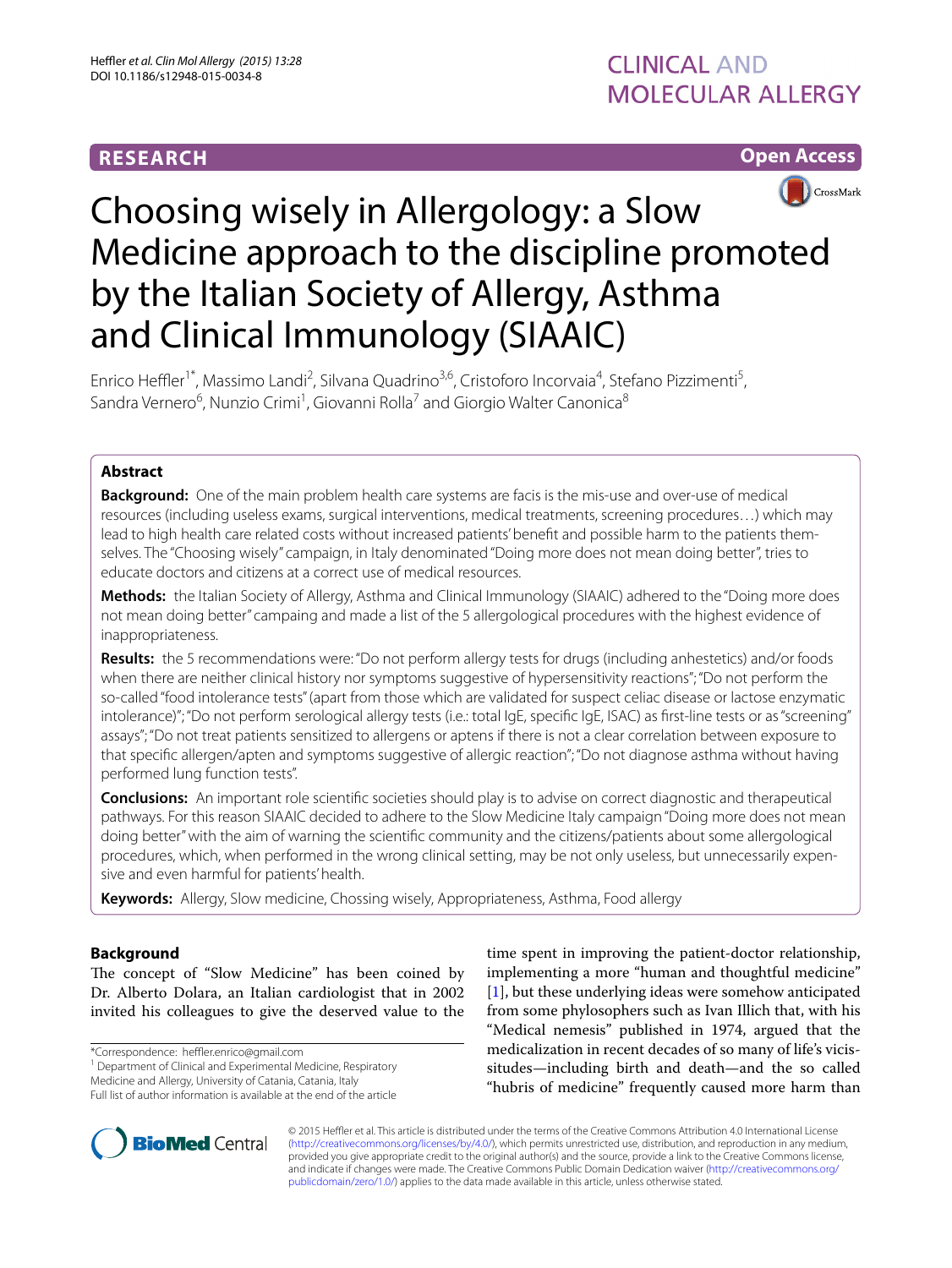good and rendered many people in effect lifelong patients [[2\]](#page-3-1).

In the last few years, we assisted to a worldwide dramatic increase in interest in the "Slow Medicine" concept, and this was also endorsed by the former British Medical Journal (BMJ) editor in chief, professor Richard Smith, which wrote: "slow medicine—like slow food and slow lovemaking—is the best kind of medicine for the 21st century" [[3\]](#page-3-2).

One of the main problem the "Slow Medicine" approach is trying to face to promote possible solutions, is the mis-use and over-use of medical resources (including useless exams, surgical interventions, medical treatments, screening procedures…) which is well known to lead to both high health care related costs without increased patients' benefit [[4\]](#page-3-3) and possible harm to the patients themselves [\[5,](#page-3-4) [6](#page-4-0)].

Into this context, the "Choosing wisely" campaign started in the USA in 2012 [\[7](#page-4-1), [8\]](#page-4-2) and then spread in several other countries, including Italy with the name "Doing more does not mean doing better" ("Fare di più non significa fare meglio" in Italian)  $[9-11]$  $[9-11]$ , has the main goal of identifying the most probable inappropriate medical procedures for each specialty, protecting patients' interests through a partnership between health professionals and patients and users [[12\]](#page-4-5).

In order to create an accurate list of the five medical procedures with the highest probability of inappropriateness for each specialty, Slow Medicine Italy [[13\]](#page-4-6) invited the most relevant Italian scientific societies to adhere to the "Doing more does not mean doing better" campaign. The Italian Society of Allergy, Asthma and Clinical Immunology (SIAAIC), the largest Italian scientific society in the field with more than 700 active members, enthusiastically adhered to the campaign. In this article we will described and discuss the methodology used and the obtained results to make the list of five allergological procedures with the highest probability of inappropriateness.

#### **Methods**

After formal adhesion of SIAAIC to the "Doing more does not mean doing better" campaign, a working

group of senior and junior members of the Society and experts in the field of Allergology has been established. The board discussed and identified a first list of allergological procedures with a possible high degree of inappropriateness. The board members performed an extensive search on PubMed and Cochrane Database, without any limit of age, gender or time of publication, in order to find enough evidence of inappropriateness for each identified allergological procedure (search keywords were depending on the subjects

of the identified allergologica procedures; all types of articles were included into the evaluation), selecting the five with the highest evidence of inappropriateness taking also in consideration the frequency and the social impact of each of them, and reporting them as a "do not" suggestion. The list of the identified 5 most inappropriate allergological procedures is reported in Table [1.](#page-1-0)

This list has been approved by both the Executive Committees of SIAAIC and Slow Medicine Italy, published on their websites [\[14](#page-4-7), [15\]](#page-4-8) and spread as a poster sent to all SIAAIC members.

#### **Results and discussion**

We here briefly discuss each of the identified 5 most inappropriate allergological procedures.

## **Do not perform allergy tests for drugs (including anhestetics) And/or foods when there are neither clinical history nor symptoms suggestive of hypersensitivity reactions**

In absence of clinical history or symptoms suggestive of hypersensitivity reactions (i.e.: urticaria, angioedema, other typical muco-cutaneous manifestations, hypotension, respiratory symptoms, contemporary involvement of two or more organs, or any other consisting organ damage) allergometric tests do not have any clinical value and have a poor predictive value of future allergic reactions [\[16](#page-4-9)]. In this context, a positive allergometric test indicates only an immunological sensitization to the tested antigen.

#### <span id="page-1-0"></span>**Table 1 The list of identified 5 most inappropriate allergological procedures**

Do not perform serological allergy tests (i.e.: total IgE, specific IgE, component-resolved diagnosis) as first-line tests or as "screening" of inhalant & food immediate hypersensitivity assays

Do not treat patients sensitized to allergens or aptens if there is not a clear correlation between exposure to that specific allergen/apten and symptoms suggestive of allergic reaction. This recommendation is particularly strong for allergen immunotherapy and elimination diets

Do not diagnose asthma without having performed lung function tests (including bronchodilating test and/or bronchial challenge)

Do not perform allergy tests for drugs (including anhestetics) and/or foods when there are neither clinical history nor symptoms suggestive of hypersensitivity reactions

Do not perform the so-called "food intolerance tests" (apart from those which are validated for suspect celiac disease or lactose enzymatic intolerance)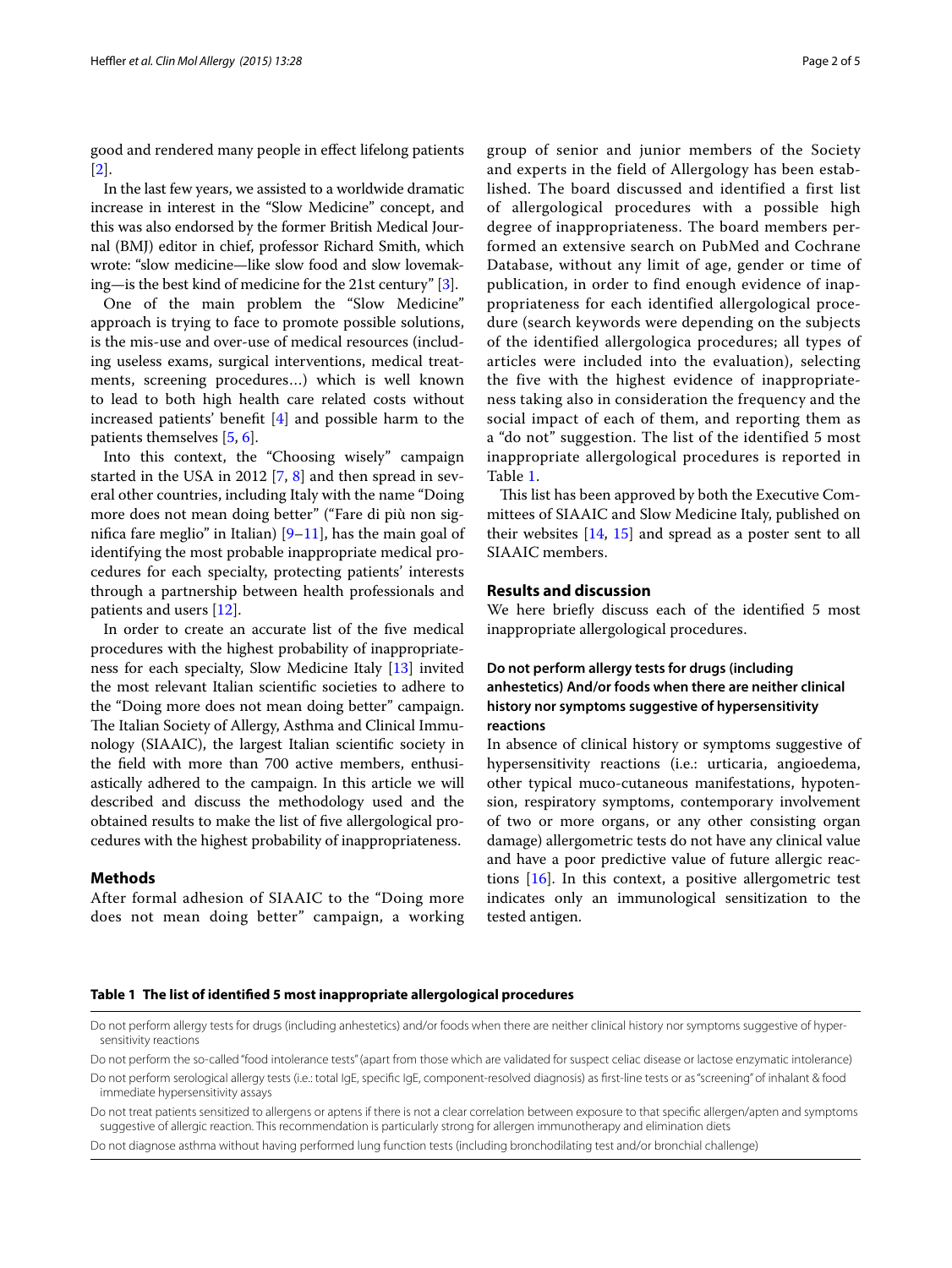On the other hand, a negative test is indicative only of the current absence of sensitization but it does not exclude the possibility of future allergic reactions.

The harms connected to this procedure are:

- 1. Non adequate therapeutical approaches (including diets [\[16](#page-4-9)]) which are potentially harmful because they may preclude the use of drugs or the assumption of foods the patient is not allergic to;
- 2. it has been described, in two small non randomized controlled trials and therefore with low quality of evidence, the possibility of new sensitizations to the tested antigens induced by the tests themselves [[17](#page-4-10), [18](#page-4-11)].

## **Do not perform the so‑called "food intolerance tests" (apart from those which are validated for suspect celiac disease and lactose enzymatic intolerance)**

Several assays and techniques are constantly proposed to many patients to identify supposed food intolerance. These methods include, for example, VEGA-test, Cytotoxic test, serum specific IgG4 dosage, chemical analysis of hair, applied kinesiology, iridology, and "bioresonance" analysis. None of these methods reached sufficient evidence of efficacy, accuracy and repeatability in diagnosis food allergy/intolerance [[19–](#page-4-12)[28](#page-4-13)].

The use of these methods, giving unreliable and not clinically relevant results, put the patient at risk of inappropriate diets which are potentially harmful for health, without finding a solution to the symptoms reported by the patient [\[29](#page-4-14), [30](#page-4-15)].

This recommendation is particularly important in a context of non adequate perception and knowledge of food allergy/intolerance symptoms by both patients and general practitioners [[31\]](#page-4-16).

## **Do not perform serological allergy tests (i.e.: total ige, specific ige, component‑resolved diagnosis) as first‑line tests or as "screening" of inhalant and food immediate hypersensitivity assays**

Cutaneous allergometric tests, if possible, should be considered as the first diagnostic tests in case of consisting clinical history and symptoms with a suspect allergic reaction, as they give faster results, they are less invasive and cheaper than serological tests. Moreover, there is a moderate evidence that, at least for food allergies, that skin tests have at least the same diagnostic accuracy of serological tests [\[32,](#page-4-17) [33](#page-4-18)].

Exceptions to this recommendations are:

1. Situations in which cutaneous tests are not feasible, such as hypo- or hyper-reactive cutaneous states (i.e.: chronic assumption of antihistamines or systemic corticosteroids, or the presence of frank dermographism);

- 2. Non availability of any accurate extracts to perform skin tests against the availability of serological tests for the same allergen [[16](#page-4-9), [34](#page-4-19)].
- 3. When the clinical history suggests an unusually greater risk of anaphylaxis from skin testing [\[35\]](#page-4-20).

Total IgE assessment is of limited clinical utility in most of the cases, as it is not necessarily indicative of allergic sensitization: allergic patients may have both normal or elevated total IgE levels, and patients with high total IgE levels are not necessarily atopic subjects [\[16](#page-4-9), [34,](#page-4-19) [36\]](#page-4-21).

Measuring total IgE is otherwise indicated for the diagnosis of allergic bronchopulmonary aspergillosis, hyper IgE syndrome, as well for verification that the patient with severe allergic asthma is a suitable candidate for anti-IgE therapy with total serum IgE levels between 30 and 1500 IU/ml.

Moreover, all serum allergological tests should be interpreted by specialists/experts in Allergy and Clinical Immunology as a wrong interpretation can lead a non expert doctor to offer therapeutical and/or dietetical inappropriate approaches which may be harmful for the patient's health.

**Do not treat patients sensitized to allergens or aptens if there is not a clear correlation between exposure to that specific allergen/apten and symptoms suggestive of allergic reaction. This recommendation is particularly strong for allergen immunotherapy and elimination diets** The finding of a positive allergometric test for an allergen or apten whose exposure is not associated with symptoms compatible with allergic reaction is only indicative of immunological sensitization and not necessarily of clinical manifestations related to hypersensitivity reaction [[16](#page-4-9), [34\]](#page-4-19). Therefore, there is no indication to treat these patients.

Moreover, as far as food allergy, given the limitation of cutaneous and serological tests, oral food challenges (ideally Double-Blind Placebo-Controlled Food-Challenges) are still the gold standard in IgE and non IgE mediated food allergy in order to establish a firm diagnosis, determine threshold reactivity, assess tolerance and the response to immuno-modulation [[37](#page-4-22)].

Suggesting a treatment (including immunotherapic or dietetic strategies) to these patients may expose them to the risk of useless and potentially harmful therapies [[38–](#page-4-23)[40\]](#page-4-24).

In particular, elimination diets, when they are not indicated, may expose the patient to nutritional deficiencies with no improvement of symptoms for which the allergometric investigations had been carried out [[39](#page-4-25), [40\]](#page-4-24).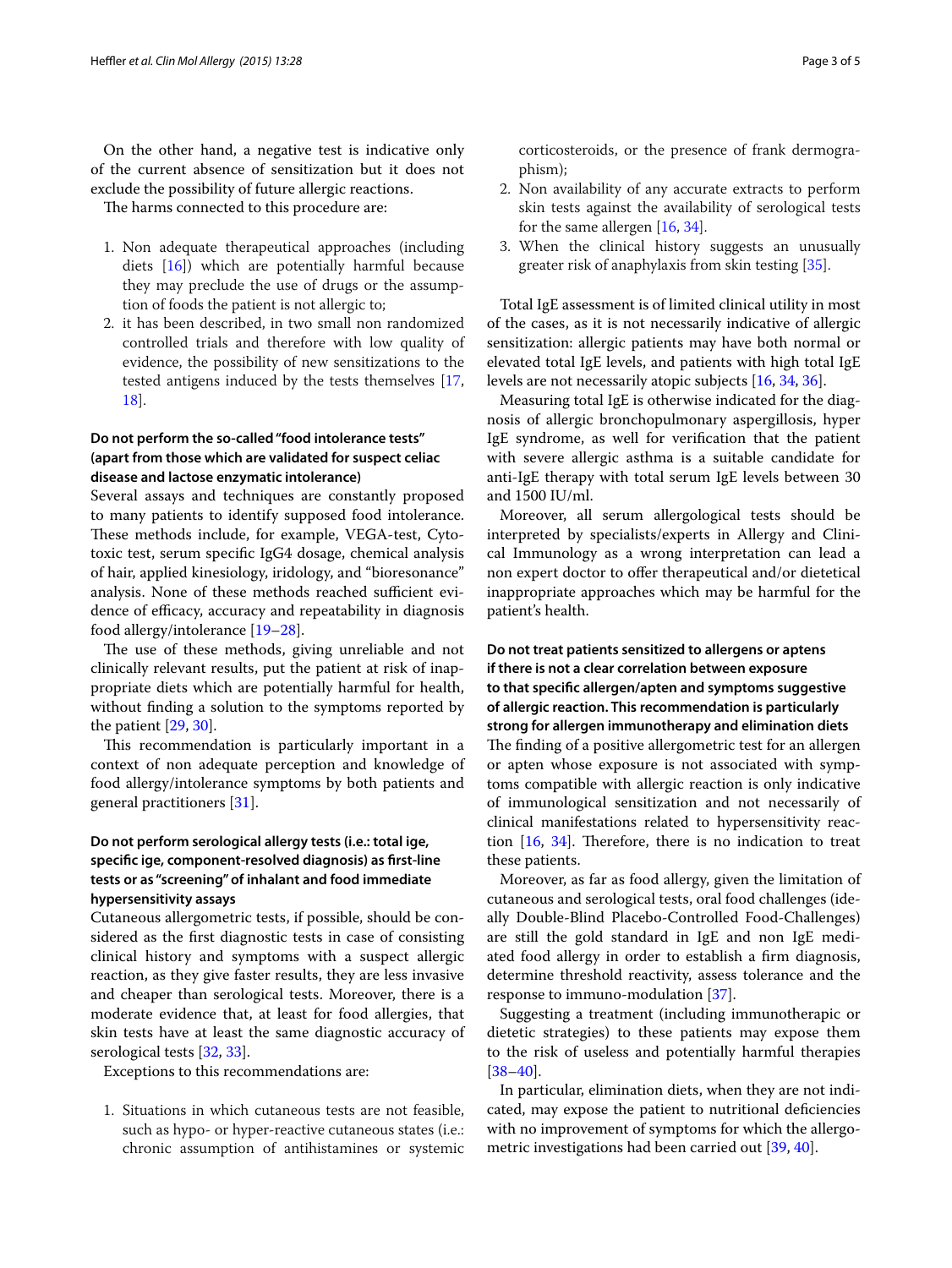## **Do not diagnose asthma without having performed lung function tests (including bronchodilating test and/or bronchial challenge)**

To rely only upon asthma-like symptoms (i.e.: dyspnea, chest tightness, cough, wheezing) is not sufficient to make a correct diagnosis of asthma, as these symptoms may be from alternate causes, such as chronic obstructive pulmonary disease (COPD), congestive heart failure, extrathoracic airway hyperresponsiveness syndromes (e.g. vocal cord dysfunction, VCD), gastroesophageal reflux disease, hyperventilation syndrome etc. [[41](#page-4-26)[–44](#page-4-27)]. This behavior can be harmful for patients as they may be receive a wrong treatment for their complaints; this is particularly important when patients are affected by other relevant comorbidities as it happens in elderly [[45\]](#page-4-28).

International asthma guidelines stress the need of performing complete lung function assessment to identify bronchial hyperreactivity and/or reversibility of bronchial obstruction [[46\]](#page-4-29). Patients with asthma-like symptoms and normal spirometry should underwent to an aspecific bronchial challenge (i.e.: with methacholine) while those with an obstructive spirometric pattern should be evaluated for the degree of reversibility during a bronchodilating test (i.e.: with salbutamol). Beyond the increased costs of care, the consequences of misdiagnosing asthma include delaying a correct diagnosis and treatment [[43](#page-4-30)].

### **Conclusions**

In this article we described the methodology used and the obtained results to make the list of five allergological procedures with the highest probability of inappropriateness [[14](#page-4-7), [15\]](#page-4-8), in the context of the "Doing more does not mean doing better" campaign proposed by Slow Medicine Italy [\[9](#page-4-3)–[11\]](#page-4-4). The five selected procedures were identified by an expert panel of senior and junior Italian allergologists.

The modern medicine is imbued with inappropriate medical procedures, wastes, conflicts of interest and fraud deriving from the economic and financial interactions between prescribers, purchasers of health technologies and the industry  $[13]$ . Another important cause which may induce the doctors to order inappropriate procedures lies in malpractice claims from patients (defensive medicine). This behavior is often encouraged by the message, which comes from the "media" and easily received by patients, that in medicine "more is always better" and that "doing less is always an index of medical malpractice" [[47\]](#page-4-31).

An important role scientific societies should play is to produce and disseminate Diagnostic-Therapeutic-Healthcare Protocols/Pathways, based on the best evidence based scientific knowledge, to guarantee the

patients receive the correct diagnosis and the appropriate treatment. For this reason SIAAIC decided to adhere to the Slow Medicine Italy campaign "Doing more does not mean doing better" with the aim of warning the scientific community and the citizens/patients about some allergological procedures, which, when performed in the wrong clinical setting, may be not only useless, but unnecessarily expensive and even harmful for patients' health.

We think that doctors and patients should take more time to define together the most appropriate pathway which lead to the right diagnosis and to the most appropriate treatment. Doctors should always explain the patients what the exams they order mean in case they turned normal or altered and why some exams are not useful at all for the specific diagnosis the patients are looking for. An open and trustful patient-physician relationship appears to be important to avoid useless exams and to achieve more accurate diagnoses .

#### **Abbreviations**

SIAAIC: Italian Society of Allergy, Asthma and Clinical Immunology; COPD: chronic obstructive pulmonary disease; VCD: vocal cord dysfunction.

#### **Authors' contributions**

EH, SP, CI, GR, NC, ML and GWC were part of the SIAAIC experts board that defined the 5 procedures with high probability of inappropriateness, contributed in writing these procedures and this manuscript, and in critically revision the drafts of both the 5 selected procedures and the present article. SQ and SV gave their contribution supporting the SIAAIC working group with information on Slow Medicine and the "Choosing wisely" international project, writing part of the manuscript and critically revising it. All authors read and approved the final manuscript.

#### **Author details**

<sup>1</sup> Department of Clinical and Experimental Medicine, Respiratory Medicine and Allergy, University of Catania, Catania, Italy.<sup>2</sup> Pediatrician Primary Care, Turin, Italy.<sup>3</sup> "Change" Institute, Turin, Italy. <sup>4</sup> Allergy/Pulmonary Rehabilitation, ICP Hospital, Milan, Italy. 5 ASL-TO3, Allergy Outpatients' Clinic, "Edoardo Agnelli" Hospital, Pinerolo, TO, Italy. <sup>6</sup> "Slow Medicine Italy", Turin, Italy. <sup>7</sup> Department of Medical Sciences, Allergy and Clinical Immunology, University of Torino, Turin, Italy. <sup>8</sup> Allergy and Respiratory Diseases Clinic, DIMI-Department of Internal Medicine, IRCCS AOU S.Martino-IST, Genoa, Italy.

#### **Competing interests**

The authors declare that they have no competing interests.

Received: 29 July 2015 Accepted: 28 September 2015 Published online: 20 November 2015

#### **References**

- <span id="page-3-0"></span>1. Dolara A. Invitation to "slow medicine". Ital Heart J Suppl. 2002;3(1):100–1.
- <span id="page-3-1"></span>2. Illich I. Medical nemesis. London: Calder & Boyars; 1974.
- <span id="page-3-2"></span>3. Smith R. The case for slow medicine. 2012. [http://blogs.bmj.com/](http://blogs.bmj.com/bmj/2012/12/17/richardsmith-the-case-for-slow-medicine) [bmj/2012/12/17/richardsmith-the-case-for-slow-medicine.](http://blogs.bmj.com/bmj/2012/12/17/richardsmith-the-case-for-slow-medicine)
- <span id="page-3-3"></span>4. Himmelstein DU, Woolhandler S. Cost without benefit. Administrative waste in U.S. health care. N Engl J Med. 1986;314(7):441–5.
- <span id="page-3-4"></span>5. BMJ Evidence Center: Clinical evidence Handbook. BMJ Publishing Group. 2012. [http://clinicalevidence.bmj.com/x/set/static/cms/ce-hand](http://clinicalevidence.bmj.com/x/set/static/cms/ce-handbook.html)[book.html](http://clinicalevidence.bmj.com/x/set/static/cms/ce-handbook.html).